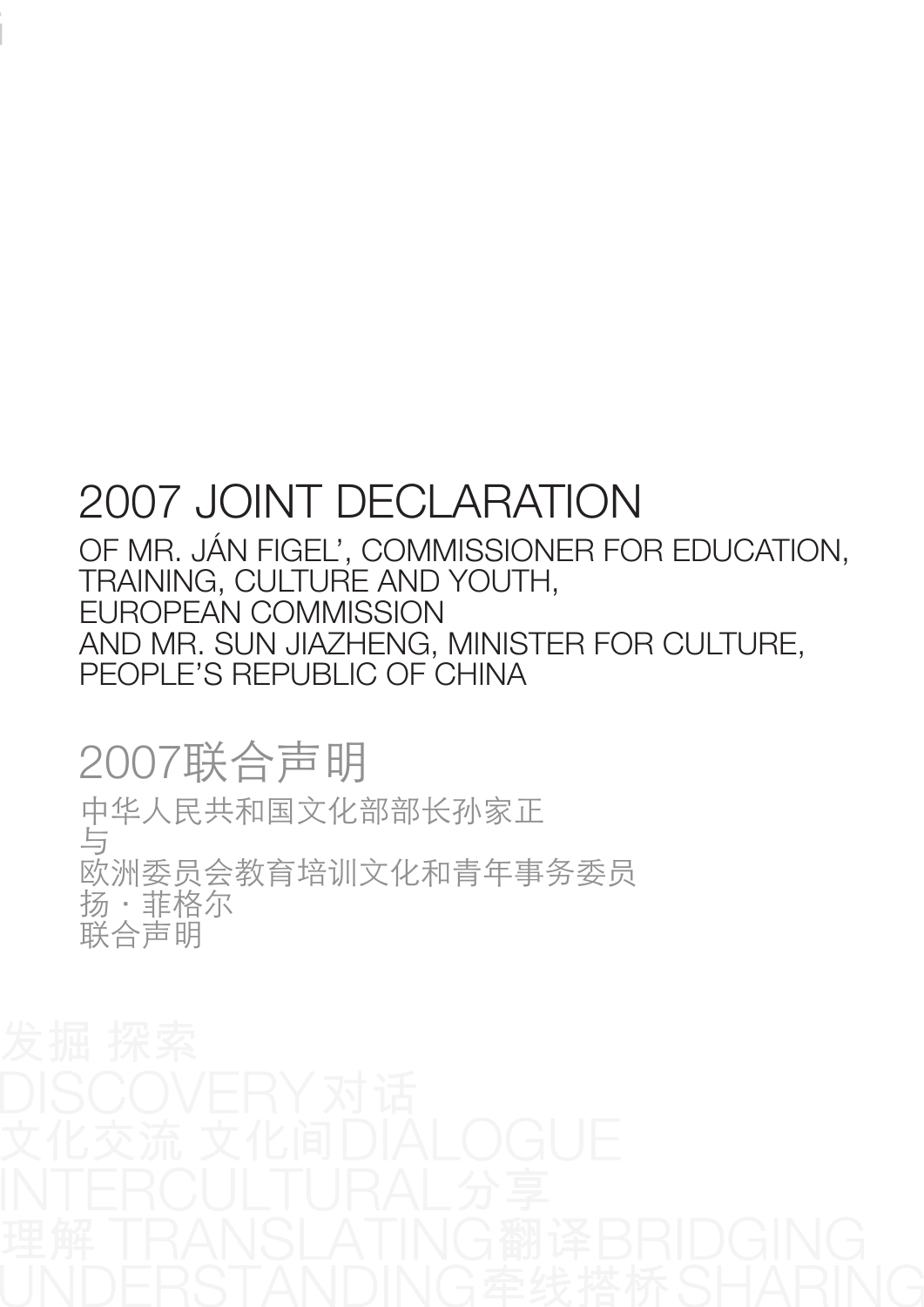## **EUROPEAN** EUNUMEAIN<br>COMMISSION AND MINISTRY OF CULTURE of the people's republic of china Wish to reinforce cooperation in the D OF CULTURE

european coMMissioner for education, training, culture and Youth, Mr ján figel' and Minister for culture, Mr sun jiazheng, haVe declared their Willingness to further strengthen cooperation betWeen the european coMMission and the people's republic of china in the field of culture. theY Made this declaration during the official Visit of coMMissioner figel' to the people's republic of china Which tooK place froM 18 to 23 october 2007.

The European Commission and the Chinese Ministry of culture acknowledge the crucial contribution of culture to improve mutual understanding and tolerance, and believe that enhancing cooperation is important in order to strengthen their respective situations in a global society.

Commissioner Figel' and Minister Sun recalled the intentions of the EU-China Summit Joint Statement held in Helsinki on 9th September 2006 which recognized the significance of cultural diversity for sustainable development and supported increasing cultural interaction and relations between the FU Member states and china.

Commissioner Figel' and Minister Sun recalled the ongoing negotiations for a more comprehensive partnership and Cooperation Agreement between the European Union and china and stressed the importance of including within the Agreement specific references to culture.

With regard to the initiatives that were suggested in the 2003 Joint Declaration between Commissioner Reding and Minister Sun, Commissioner Figel' and Minister Sun welcomed the ratification by the European Community and China of the 2005 UNESCO Convention on the Protection and Promotion of the Diversity of Cultural Expressions.

They noted the importance of promoting the use of existing instruments and of supporting cooperation projects concerning for example the community culture programme Special Action with China in 2007-2009.

Taking into account these positive developments, Commissioner Figel' and Minister Sun jointly declared the following intentions:

- The European Commission and the Ministry of Culture of the People's Republic of China decide to set up a structured policy dialogue on cultural affairs. it will cover issues of common interest such as the promotion of cultural diversity, cultural industries, and any other relevant issues jointly identified.
- The policy dialogue will consist of regular exchanges of best practice, reviews of policy developments and challenges, promoting knowledge building and sharing on cultural issues of interest for the European Community and china.
- Both sides will jointly set up a rolling work programme for the dialogue and cooperation on cultural policies, regularly review its implementation and discuss avenues for future cooperation. To this end, senior officials from both sides will meet in principle once a year with the venue alternating between brussels and beijing or any other venue agreed by both sides. Other occasional meetings may be held as necessary. Both sides will jointly coordinate the meetings and nominate senior officials as co-chairpersons. Both sides will produce agreed conclusions after each meeting.
- Specific events such as seminars, workshops and expert meetings may be jointly organized at a later stage with the participation of relevant stakeholders.
- Both sides will bear their own delegation's cost of participation in the dialogue and cooperation. The cost of agreed specific events will be decided in consultation between both sides.

The organization and the determination of the priorities described above will be mutually arranged by the European Commission's Directorate General for Education, Training, culture and Youth and the Ministry of culture of the people's Republic of China.

The provisions of this Joint Declaration express political intent and are not designed to create legal rights or obligations under international law.

this joint declaration is signed in beijing on THE 22 OF OCTOBER 2007.

**JÁN FIGEL' / /**<br>EUROPEAN COMMISSIONER FOF .<br>EDUCATION, TRAINING, CULTURE and Youth, european union

 $165$ 

SUN JIAZHENG Minister for culture, people's republic of china